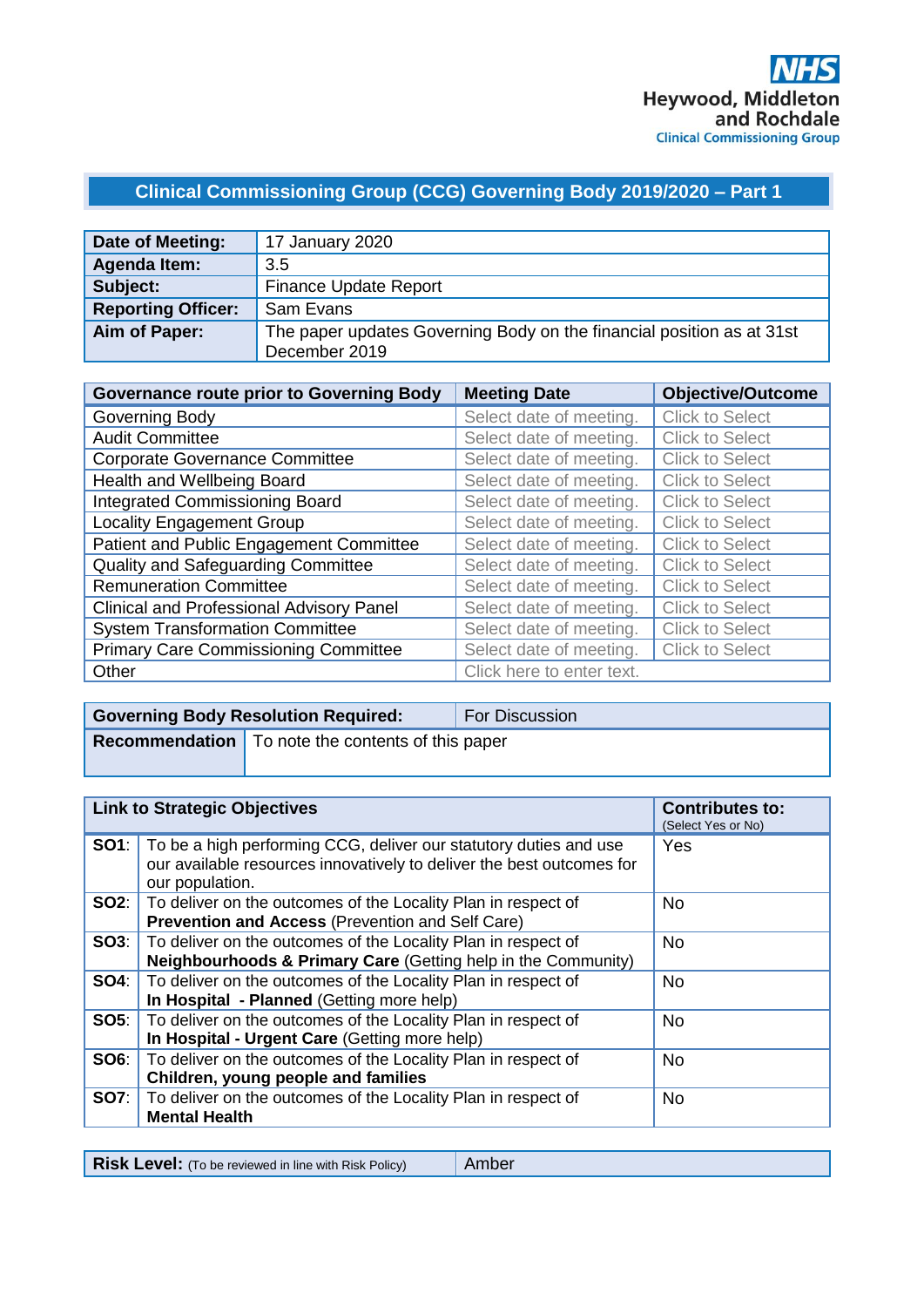**Comments** (Document should detail how the risk will be mitigated)

The risk will remain amber until the end of the financial year and the completion of the annual accounts to ensure the control total and all financial statutory duties are met.

| <b>Content Approval/Sign Off:</b>                                 |                                              |
|-------------------------------------------------------------------|----------------------------------------------|
| The contents of this paper have been<br>reviewed and approved by: | Chief Finance Officer, Sam Evans             |
| <b>Clinical Content signed off by:</b>                            | Not applicable                               |
| Financial content signed off by:                                  | Deputy Chief Finance Officer, Jonathan Evans |

|                                                       | <b>Completed:</b> |
|-------------------------------------------------------|-------------------|
| Clinical Engagement taken place                       | Not Applicable    |
| Patient and Public Involvement                        | Not Applicable    |
| <b>Patient Data Impact Assessment</b>                 | Not Applicable    |
| Equality Analysis / Human Rights Assessment completed | Not Applicable    |

#### **Executive Summary**

This report updates Governing Body on the financial position of the CCG for the period ending 31st December 2019.

At month 09, the CCG is forecasting to meet its business rules by breaking even in the financial year and achieving its control total.

There are a number of pressures within the financial position:

**Acute**: Acute is forecast to over spend by £1,527k primarily due to over performance within Pennine Acute in relation to Non-Elective activity. This can be seen within the general medicine specialty due to increased activity and patient complexities. The CCG and its main acute provider PAHT have agreed an outturn financial position for the contract as at month 9 of £2,500k above the 19/20 plan. This is incorporated into the M9 financial position.

**Mental Health:** Mental Health is forecasting to overspend by £461k mainly due to continued observations for a long-term LD patient in Cheshire and Wirral Partnership NHS Foundation Trust and the High Cost of Individualised packages of care.

**Prescribing:** Due to Category M Drug price increases negotiated by the Department of Health (DoH), there is a forecast pressure of £1,200k on prescribing. The CCG has used its £755k prescribing reserve to partially offset this pressure. This has reduced the forecast overspend to £445k.

Members are asked to

Note the content of this report and the associated risks.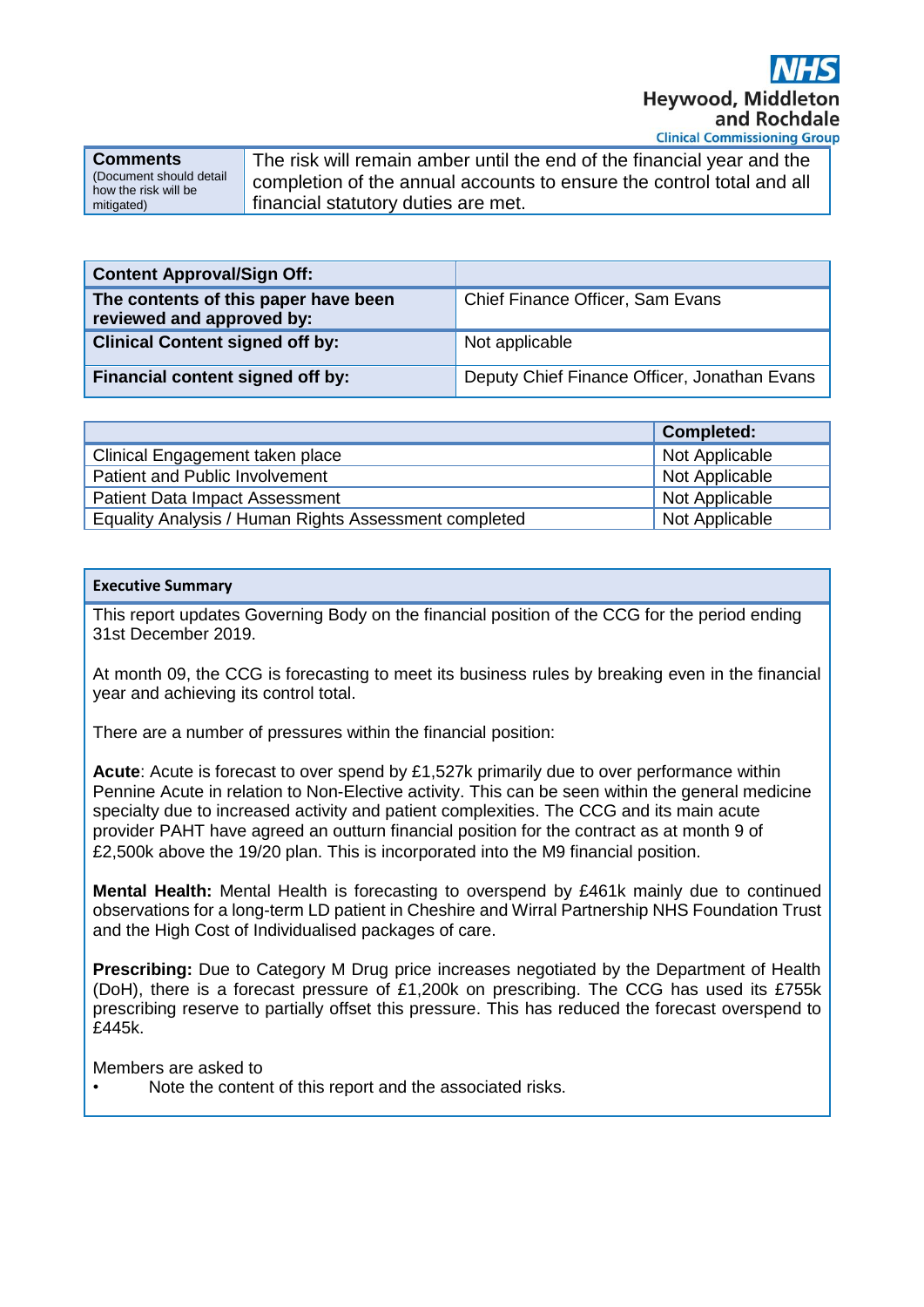

#### **1. CCG Financial Overview**

| Operate within Delegated Expenditure Budget (£000s)<br>Variance<br>Actual<br>Result<br>Plan<br>Trend<br>(2,813)<br>Cumulative to<br>282,061<br>284,874<br>date<br>Year-end<br>389,723<br>393,473<br>(3,750)<br><b>Outturn</b><br>Budgets have been set to ensure HMR CCG achieves a £3,750k control total in<br>2019/20 which is 1.1% of the core resource allocation. |  | <b>Key Financial Indicators</b> |  |  |  |  |  |  |  |
|------------------------------------------------------------------------------------------------------------------------------------------------------------------------------------------------------------------------------------------------------------------------------------------------------------------------------------------------------------------------|--|---------------------------------|--|--|--|--|--|--|--|
|                                                                                                                                                                                                                                                                                                                                                                        |  |                                 |  |  |  |  |  |  |  |
|                                                                                                                                                                                                                                                                                                                                                                        |  |                                 |  |  |  |  |  |  |  |
|                                                                                                                                                                                                                                                                                                                                                                        |  |                                 |  |  |  |  |  |  |  |
|                                                                                                                                                                                                                                                                                                                                                                        |  |                                 |  |  |  |  |  |  |  |
|                                                                                                                                                                                                                                                                                                                                                                        |  |                                 |  |  |  |  |  |  |  |

# **2. Performance Month 09**

Table 1 summarises the Financial Position at the end of Month 09.

|                                     | <b>Budget</b> | <b>WTE Estab</b> | <b>WTE Worked</b> | <b>Budget YTD</b> | <b>Actual YTD</b> | <b>Variance YTD</b> | <b>Forecast</b><br><b>Outturn</b> | <b>Forecast</b><br>Variance |
|-------------------------------------|---------------|------------------|-------------------|-------------------|-------------------|---------------------|-----------------------------------|-----------------------------|
| <b>Allocations</b>                  | (393, 473)    | $\Omega$         | $\Omega$          | (284, 874)        | (284, 874)        |                     | (393, 473)                        |                             |
| <b>Historic Surplus Requirement</b> | 3,750         | o                | ŋ                 | 2,813             |                   | (2,813)             |                                   | (3,750)                     |
| <b>Total Allocations</b>            | (389, 723)    |                  |                   | (282,061)         | (284, 874)        | (2,813)             | (393, 473)                        | (3,750)                     |
| Admin                               |               |                  |                   |                   |                   |                     |                                   |                             |
| <b>Running Costs</b>                | 4,571         | 47.38            | 42.70             | 3,391             | 3,044             | (347)               | 4,126                             | (445)                       |
| <b>Total Admin</b>                  | 4,571         | 47.38            | 42.70             | 3,391             | 3,044             | (347)               | 4,126                             | (445)                       |
| Programme                           |               |                  |                   |                   |                   |                     |                                   |                             |
| Mental Health                       | 39,400        | 0.00             | 0.00              | 29,293            | 29,347            | 54                  | 39,861                            | 461                         |
| Acute                               | 188,138       | 0.00             | 0.00              | 140,873           | 141,003           | 130                 | 189,665                           | 1,527                       |
| Primary Care                        | 13,501        | 13.40            | 12.00             | 8,332             | 8,308             | (24)                | 13,467                            | (33)                        |
| Co-Commissioning                    | 31,873        | 0.00             | 0.00              | 23,011            | 23,011            | (0)                 | 31,873                            | (0)                         |
| Prescribing                         | 37,961        | 0.00             | 0.00              | 28,364            | 28,698            | 334                 | 38,406                            | 445                         |
| Continuing Care                     | 11,608        | 13.70            | 13.12             | 9,088             | 9,120             | 32                  | 11,641                            | 33                          |
| Community Health Services           | 45,662        | 0.00             | 0.39              | 34,012            | 33,992            | (20)                | 45,645                            | (17)                        |
| Other                               | 14,777        | 14.89            | 13.24             | 5,561             | 5,538             | (23)                | 14,754                            | (23)                        |
|                                     | 382,920       | 41.99            | 38.75             | 278,535           | 279,017           | 483                 | 385,312                           | 2,392                       |
| <b>Reserves and Contingencies</b>   | 2,232         | 0.00             | 0.00              | 136               | O                 | (136)               | 285                               | (1,948)                     |
| <b>Total Expenditure</b>            | 389,723       | 89.37            | 81.45             | 282,061           | 282,061           | (0)                 | 389,723                           |                             |
|                                     |               |                  |                   |                   |                   |                     |                                   |                             |
| (Surplus)/Deficit                   | (0)           |                  |                   | (0)               | (2,813)           | (2,813)             | (3,750)                           | (3,750)                     |

At month 09, the CCG is forecasting to meet its business rules and achieve its control total.

#### **3. Financial Performance**

#### **MENTAL HEALTH**

At Month 9 Mental Health Services is showing a forecast overspend of £461k, with no movement from the Month 8 forecast position. The overperformance is due to the following:

- Increased costs for Observations for LD Patient: £257k.
- Additional costs for Individual Commissioned Packages: £248k.
- Enhanced Capacity Beds: £100k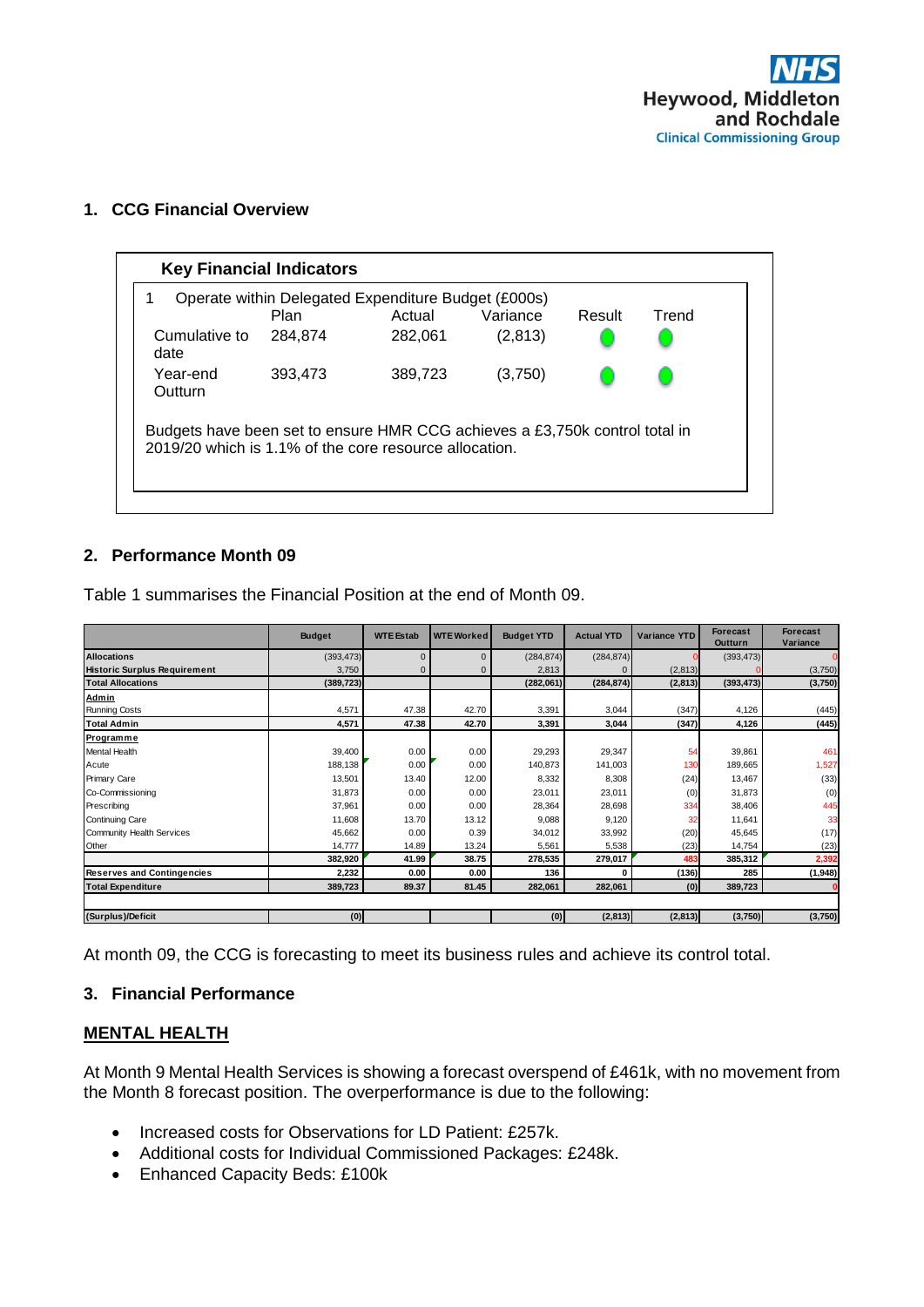This has been partially offset by: -

• In-year slippage on the IAPT, and EIP investments which has been reinvested as part of the Mental Health Investment standard: - £100k.

The CCG has a patient at Cheshire and Wirral NHS Partnership in a Learning Disability bed. Although the cost of the placement is funded through the greater Manchester risk share, The CCG continue to pay for additional observation costs. This results in a forecast overperformance of £257k, which is over and above the agreed contract value. Learning Disabilities Commissioners are working with Cheshire and Wirral to find an appropriate placement in a community setting for this patient.

The CCG pays for individual commissioned Mental Health Packages. Based on month 8 activity the CCG is forecast to overperform by £248k. The following graph shows the number of patients on individually commissioned Mental Health Packages from 2015-2016 to present: -



The graph shows a steady reduction in individualised commissioned mental health packages from Q1 to Q3 19/20. Although currently underspent by £293k, the costs are expected to rise due to the winter pressures in line with previous years trends. This has been reflected in the forecast variance of £248k above plan.

The cost of the Enhanced Capacity Beds at Pennine Care (12 additional beds) is split across commissioners with a risk share on utilisation. Based on this plan the expected annual forecast spend is £928k which is £100k over plan. The forecast will be reviewed in line with the new bed usage data submitted by the Trust in M10 as the CCG has seen a gradual decline in bed usage in the last couple of months.

To reduce delayed discharges and admissions, the CCG is undertaking work programmes with the provider Pennine Care to understand the reasons for the admissions and delayed discharges.

Mental Health transformation work with the Safe haven has led to a reduction in out of area Acute Mental Health beds admissions over the last 2 quarters. There is also work being undertaken around Access and Crisis to ensure that the CCG has a 24-hour core Mental Health Crisis offer. Additional funding has been provided by Greater Manchester Health and Social Care around Home Treatment Teams to assist in reducing the number presenting to A&E and being admitted to Acute Beds.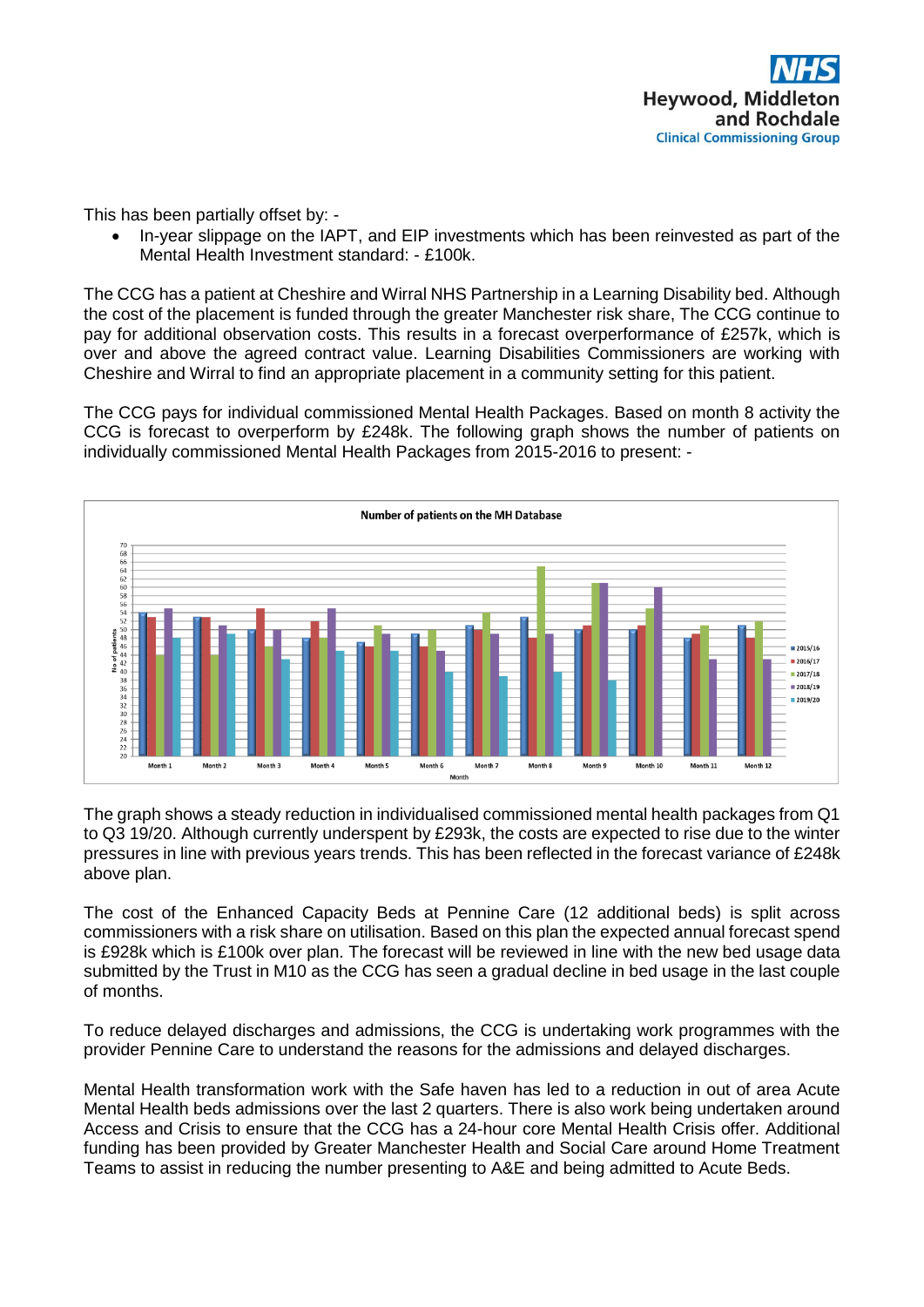

# **ACUTE SERVICES**

|                           |                                    |                      |                   |                   |                     | <b>Forecast</b> | Forecast        |
|---------------------------|------------------------------------|----------------------|-------------------|-------------------|---------------------|-----------------|-----------------|
| <b>Services</b>           |                                    | <b>Annual Budget</b> | <b>YTD Budget</b> | <b>YTD Actual</b> | <b>YTD Variance</b> | <b>Outturn</b>  | <b>Variance</b> |
| Acute                     |                                    |                      |                   |                   |                     |                 |                 |
| ACUTE CHILDRENS SERVICES  | AlderHev                           | £105,181             | £79,658           | £56,328           | $-E23,330$          | £75,105         | $-£30,076$      |
| ACUTE COMMISSIONING       | PAT, SRFT, MFT, WWL                | £149,567,948         | £111,916,809      | £112,818,717      | £901,908            | £151,317,755    | £1,749,807      |
| AMBULANCE SERVICES        | NWAS                               | £9,456,083           | £7,092,045        | £7,042,841        | $-£49,204$          | £9,401,997      | $-£54,086$      |
| CLINICAL ASSESSMENT AND T | IECP, Dunford Dematorlogy, Care UK | £26,214,436          | £19,650,754       | £18,957,813       | $-£692,941$         | £25,817,601     | $-£396,835$     |
| HIGH COST DRUGS           | Baxters, BUPA                      | £37,001              | £27,738           | £12,044           | $-£15,694$          | £36,990         | $-f11$          |
| NCAS/OATS                 | Various NCA Providers              | £1,816,341           | £1,400,902        | £1,413,027        | £12,125             | £2,074,158      | £257,817        |
| Winter Resilience         | Various SRG Schemes                | £941.000             | £704.964          | £702.276          | $-£2,688$           | £941,000        | £0              |
| <b>Acute Total</b>        |                                    | £188,137,990         | £140,872,870      | £141,003,047      | £130,177            | £189,664,607    | £1,526,617      |

Acute services are overperforming by £130k year to date, with a forecast variance of £1,527k for 19/20. The year to date position is significantly lower than the forecast due to the delays in Elective care currently in the system, the CCG expects this position to improve in the last quarter of the year especially within the IECP and Salford Royal contracts.

The year to date overperformance is driven by overperformances within the acute contract in PAHT of £2,020k year to date, Wrightington Wigan & Leigh Foundation Trust overperformance of £139k and Care UK overperformance of £300k. The overperformances are partially offset by underspends within the IECP contract £1,092k, Manchester University Foundation Trust (MFT) £392k, and Salford Royal Foundation Trust (SRFT) £799k.

| Provider:                         | <b>Month 9 position</b> | <b>Forecast position</b> |
|-----------------------------------|-------------------------|--------------------------|
|                                   | (Year to date)          |                          |
|                                   | £'000                   | £'000                    |
| Pennine Acute (PAHT)              | £2,020                  | £2,500                   |
| Wrightington (WWL)                | £139                    | £179                     |
| Care UK                           | £300                    | £400                     |
| <b>Total Overperformance</b>      | £2,459                  | £3,079                   |
|                                   |                         |                          |
| <b>IECP</b>                       | $-£1092$                | $-E474$                  |
| Manchester (MFT)                  | $-E392$                 | $-E534$                  |
| Salford Royal (SRFT)              | $-E799$                 | $-£407$                  |
| Other Contracts (NWAS, Alder hey, | $-E46$                  | $-E137$                  |
| Bolton etc.)                      |                         |                          |
| <b>Total Under performance</b>    | $-E2,329$               | $-£1,552$                |
| <b>TOTAL</b>                      | £130                    | £1,527                   |

The Acute forecast overspend of £1,527k is mainly due to the overperformance within the PAHT contract of £2,500k. The CCG and PAHT have agreed an outturn financial position for the contract at £2,500k above the 19/20 plan as at month 9 and this is incorporated into the financial position.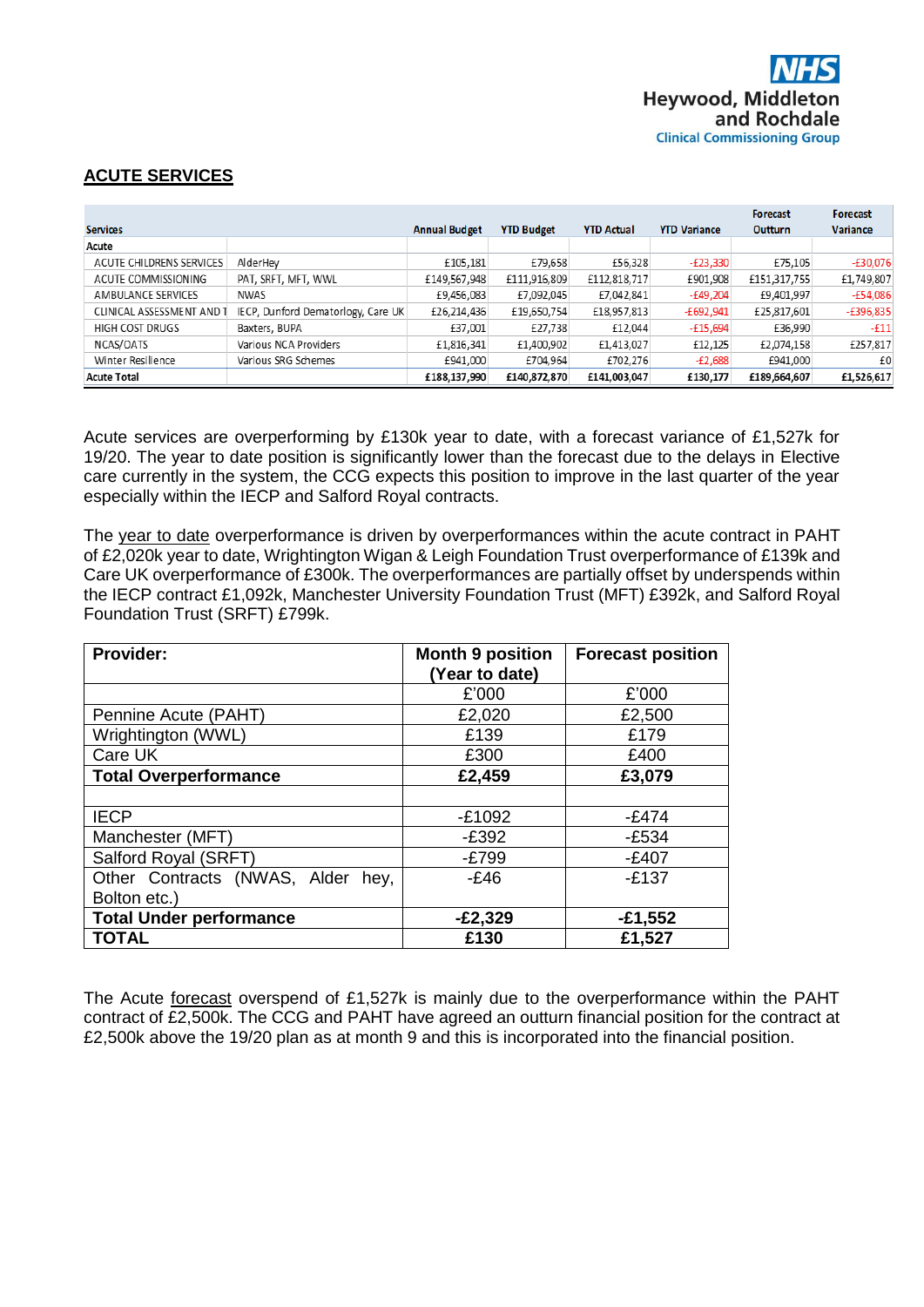# **Pennine Acute Hospitals (PAHT)**

PAHT are reporting a M9 adjusted overperformance of £2,020k with a forecast overspend of £2,500k, based on the agreed outturn financial position as at month 9 for the contract at £2,500k above the 19/20 plan.

The Month 9 unadjusted PAHT overperformance is £ 4,315k which can be split Non-Elective activity overperforming by £3,754k and Elective overperforming by £562k. Both figures are split further in the tables below.

The NEL overperformance £3,754k is driven by increased A&E attendances, increased NEL spells and Non-Elective ambulatory care. As part of a scheme to relieve the A&E pressures the CCG, has funded an extra GP in the Urgent Care Centre at Rochdale.

The PAHT Elective overperformance is £562k year to date is due to increased Outpatient procedures £98k and high cost drugs £308k. Day cases are above plan £1,204k, but are offset by the blood withdrawals rebate due to blood withdrawals being incorrectly coded as day cases by PAHT. The Trust is working to correct this coding issue.

Outpatient First and follow up appointments are underperforming due to reduced Elective capacity within PAHT. Elective activity is expected to pick up in M10 as PAHT increases Elective capacity.

# **Salford Royal Foundation Trust (SRFT)**

At M9 Salford is reporting a £799k underperformance. Elective and non-electives are underperforming by £272k and £288k respectively, with Critical care underperforming by £277k. The underperformances are offset by overspends within day cases and outpatient procedures. Salford is forecast to underperform by £407k. The YTD underperformance is partially recoverable as SRFT is the regional major trauma centre and the high cost of critical care can potentially impact the current underperformance. The forecast underspend has therefore been set to reflect the likelihood of high value critical care costs in Q4.

#### **Manchester University Foundation Trust (MFT)**

MFT are underperforming by £392k at M9. This is due to underperformances in clinical haematology £177k Gastroenterology £95k, Obstetrics and Gynaecology £168k, plastic surgery £91k and Ophthalmology £43k, offset by over performances within Critical care £70k.

MFT is forecast to underspend by £534k in 19/20. Month on Month the underperformance within MFT has been consistent and the CCG does not expect activity to increase in the final quarter of the year.

#### **Integrated Elective Care Pathway (IECP)**

At M9 IECP is reporting an underperformance of £1,092k. This is due to capacity reductions within PAHT especially within the Trauma and Orthopaedic speciality. PAHT has also reduced Elective capacity in the previous quarter to accommodate NEL capacity thereby impacting on waiting lists, there has been a 9.9% increase in waiting lists resulting in increased underperformances within IECP. The IECP full year forecast variance is £474k. As PAHT looks to reduce the waiting lists we expect to see a reduction in the underperformances going forward and a partial clawback of the YTD underperformance. There is a national mandate that waiting lists at the  $31<sup>st</sup>$  March should be no greater than they were at the 31<sup>st</sup> March 2018. The reduced capacity and increased waiting lists for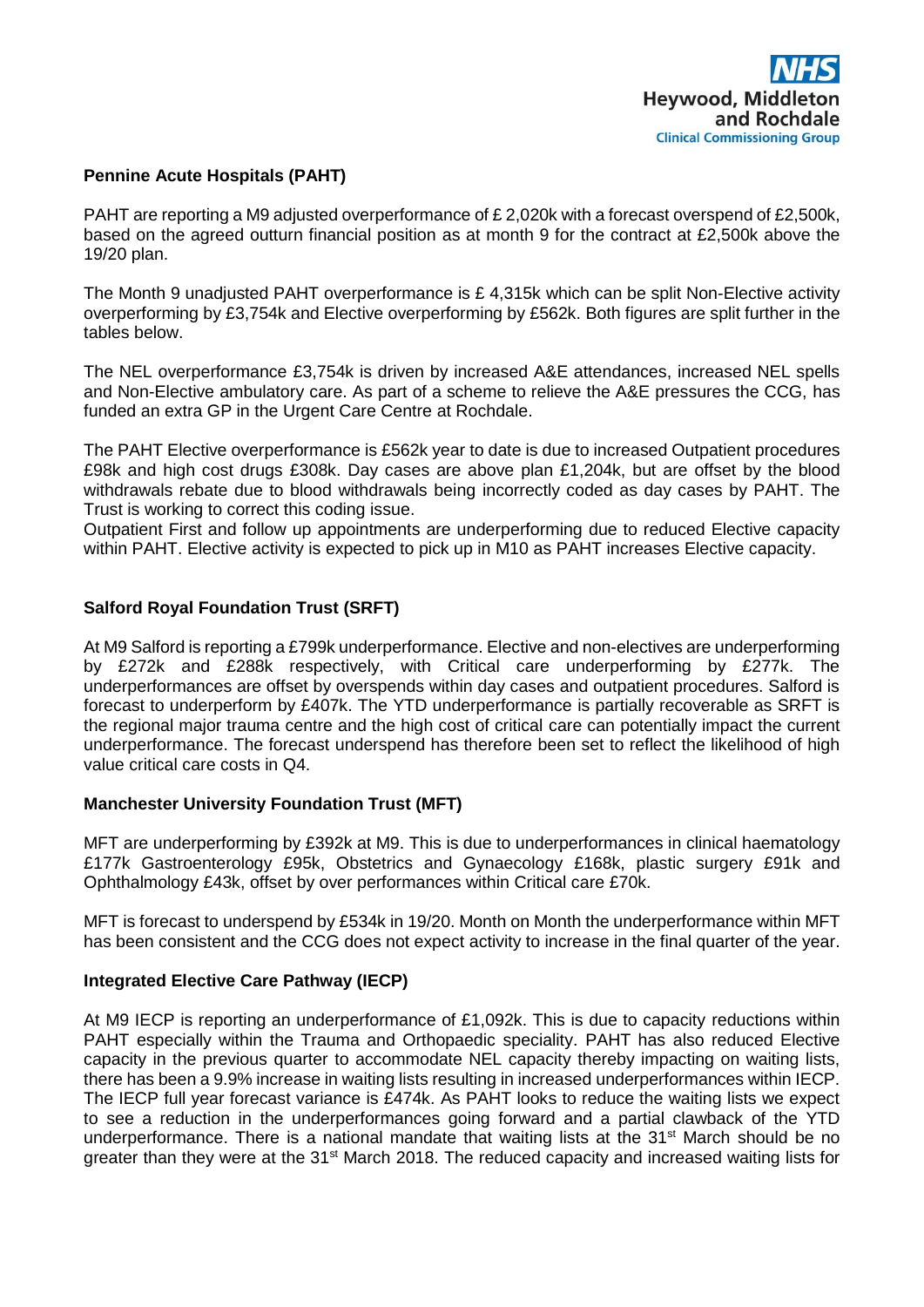

Trauma & Orthopaedics have resulted in overperformances within The Wrightington Wigan and Leigh NHS Foundation Trust of £139k YTD with a forecast overperformance of £179k.

# **PRIMARY CARE AND PRESCRIBING**

#### **Delegated Co-Commissioning**

At month 9 the CCG is forecasting a break-even position for Delegated Co-Commissioning.

#### **Prescribing**

Prescribing data is received 2 months in arrears. At month 9 we have received 7 months of data, which shows an overspend of £260k for the period April-October, £334k when taking November and December into consideration. This is mainly due to an increase in the price of Cat M Drugs that has been negotiated between the Department of Health and The Pharmaceutical Services Negotiating Committee (PSCN). It should be noted that the price increase only took effect from July therefore in 2019/20 there is only a part year effect. Based on this data we are forecasting to be overspent by £1,200k but the CCG has utilised the £755k reserve to mitigate this pressure which results in a £445k forecast overspend at year-end.

#### **Continuing Care**

The CHC team became solely a HMR CCG team from the 1st July 2019. Previously the team worked across both HMR and Bury CCG. Anticipated savings with regards to additional reviews and use of the Local Authority RAS system have been used to support the new staffing structure, the CCG is anticipating that this new arrangement will deliver further savings in the medium to long term.

At Month 9 the CCG is forecasting an overspend position of £33k by year end for CHC & FNC. The overspend is due to the nursing and admin team costs which should be partially offset by savings within CHC Children's and Adult budgets. A number of reviews are being conducted which should release savings which the CCG will report by the end of the financial year. The CCG is confident the over spend will be managed within the allocated CHC & FNC budgets with continued monitoring and meetings with budget holders.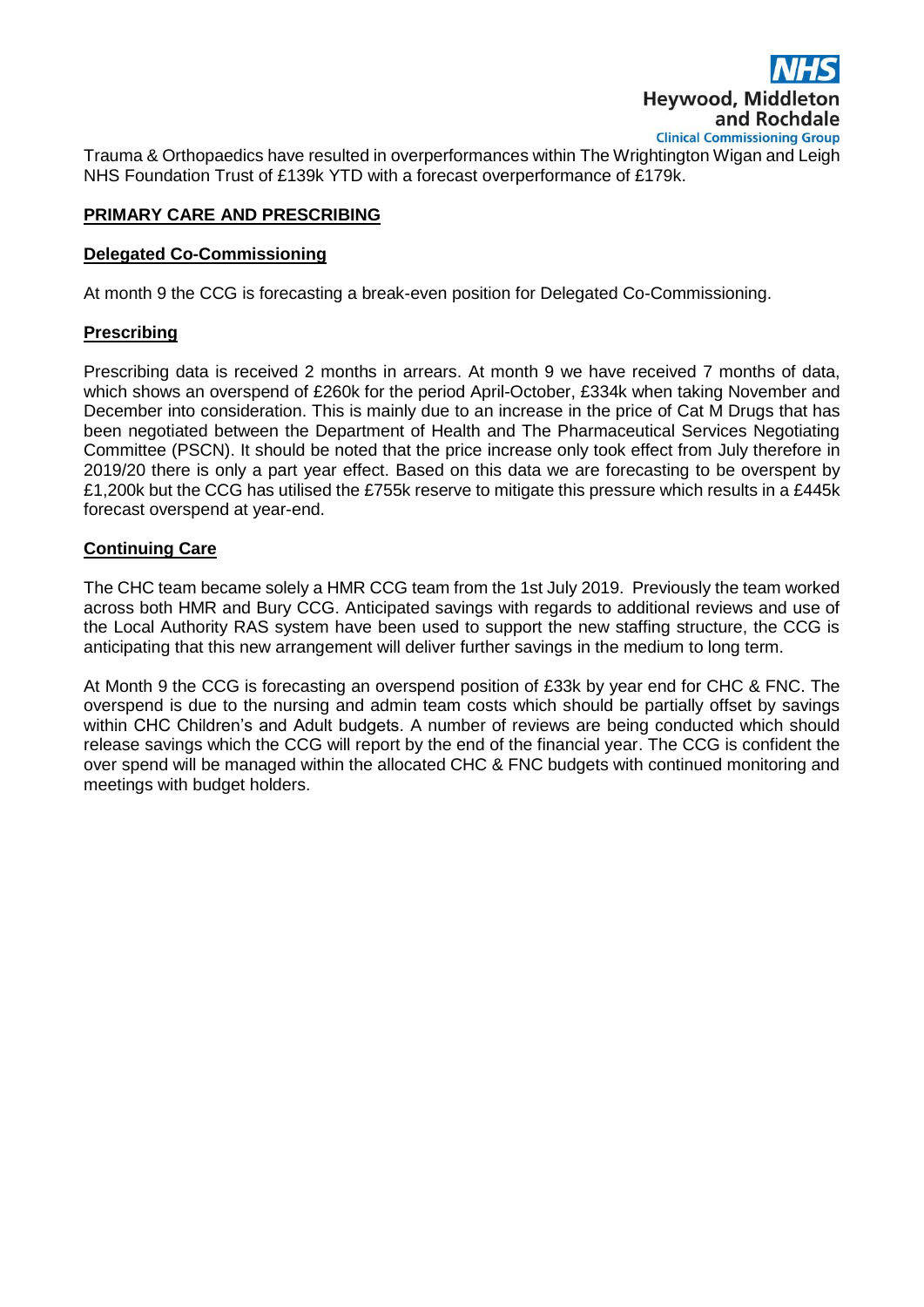# **COMMUNITY HEALTH SERVICES**

At Month 9, Community Health Services are forecasting a £17k underspend. This represents a £29k reduction from the Month 8 forecast underspend of £46k.

The 30k forecast movement from M8 – M9 is due to;

- **BOC Cardiac Rehab services** over performance **- £14k overspend.** The reasons for this over performance are currently being investigated.
- **Bury and Prestwich Walk in Centres** over performance is due to an increase in activity.

Please see the table below for a break-down of current forecast positions:

| <b>Service</b>                                                           | <b>M9</b><br><b>Forecst</b><br><b>Variance</b> | Over /<br><b>Underspent</b> |
|--------------------------------------------------------------------------|------------------------------------------------|-----------------------------|
| <b>BOC Cardiac Rehab - Overperformance</b>                               | £14k                                           | <b>Overspent</b>            |
| Paediatric Phlebotomy - Under Performance                                | (E12k)                                         | <b>Underspent</b>           |
| Delay in the commencement of the Pennine Acute<br>Lymphoedema Service    | (E21k)                                         | <b>Underspent</b>           |
| Walk-In-Centre (Prestwich & Bury)-Overperformance                        | £28k                                           | <b>Overspent</b>            |
| Insulin Pumps - Underperformance                                         | (E23k)                                         | <b>Underspent</b>           |
| Hospice (Drugs/Out-of-Area Activity/Medical Gases) -<br>underperformance | (£6k)                                          | <b>Underspent</b>           |

Work is ongoing across the North East Sector with Pennine Care Foundation Trust to quantify and validate any stranded costs due to the transfer of community services. Work is also ongoing with Salford Royal Foundation Trust to understand and quantify any clinical or financial risks because of these transfers.

#### **OTHER SERVICES**

At Month 9, Other Services are forecasting a £23k underspend. This compares to a Month 8 forecast of £1k overspend.

Please see the table below for a break-down of current forecast positions:

| <b>Service</b>                 | M <sub>9</sub><br><b>Forecast</b><br><b>Variance</b> | Over /<br><b>Underspent</b> |
|--------------------------------|------------------------------------------------------|-----------------------------|
| <b>Interpretation Services</b> | £38k                                                 | <b>Overspent</b>            |
| Out-of-Area Patient Transport  | (E27k)                                               | <b>Underspent</b>           |
| Safeguarding                   | (E21k)                                               | <b>Underspent</b>           |
| Other                          | (£10k)                                               | <b>Underspent</b>           |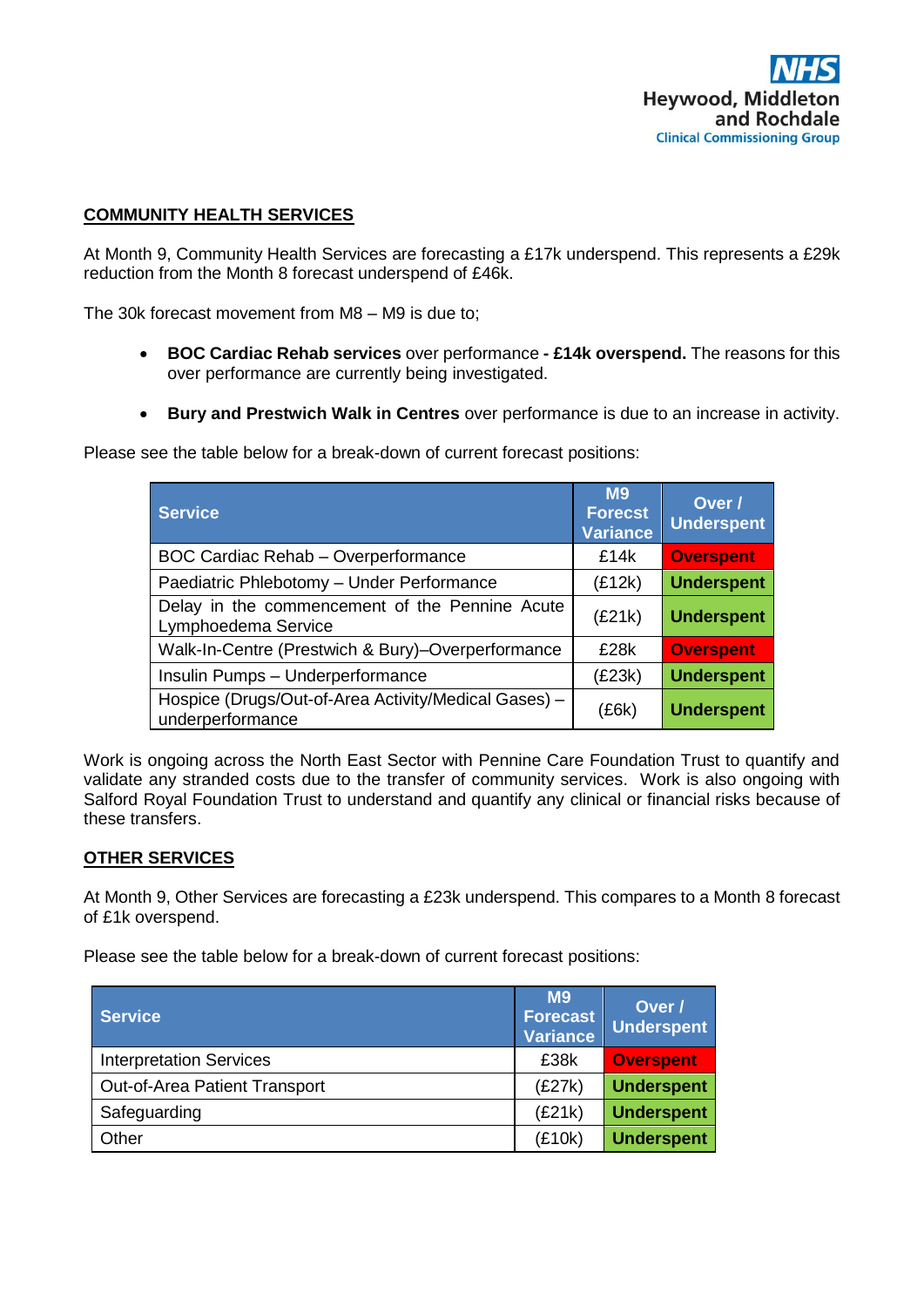# **a) Neuro-Rehab - Individual Funding Requests (Break-Even)**

There have been savings of £204k in Neuro Rehab private sector placements as at Month 9. This saving has now been transferred to reserves, as part of the QIPP. The main reason for this underspend is due to a patient being discharged into the Community, from an expensive private placement. They will now be cared for by the Community Neuro Rehab Team.

At the start of April 2019 there were three neuro rehab patients in high cost private placements costing £600k annually. One of these patients is now no longer eligible to receive CCG funding and one has been discharged home, while there has been one new patient admitted to a private placement. Consequently, there are currently two private placements funded by the CCG.

Of the two patients that are currently in private placement, one is in the process of discharge planning. They are to be assessed for their eligibility for Continuing Healthcare funding. Due to their complex needs, this is likely to be granted. They will then be discharged from Highbank Priory to a more appropriate placement, with the Elton Unit being the suggested option. The current annual forecast for this patient is £194k. The Other patient is currently in Priory Highbank, at a cost of £200k per year. They are due a 12-weekly review in February 2020, to assess suitability for the continuation of treatment within the private sector.

NB There is always the possibility that another patient will be admitted to a private placement in the future.

#### **b) Interpretation Services – Forecast £38k overspend**

The overspend is due to an increase in activity. The reasons behind this are;

- An interpretation service awareness campaign was held in February 2019. It is likely that this has led to an increase in usage of interpretation services at GP practices.
- Increase in asylum seekers
- One GP practice (£10,000 annual increase in Urdu translation fees) has quoted the following reasons:
	- $\circ$  1) A new Nurse Practitioner started in September 2019 with a subsequent increase of 10 appointments per day;
	- o 2) A HCA, who spoke Urdu, left the practise subsequently there has been a big increase in the need for Urdu interpretation services.
- Informal discussion of financial spend for Interpretation and Translation services across Greater Manchester CCG's has highlighted that areas with similar demographics are spending considerably more than HMR CCG. Please see table below:

|                | <b>Population</b><br>(000's) | <b>Face to Face/</b><br><b>Translation/</b><br><b>BSL</b><br>(E000's) | Bv<br><b>Telephone</b><br>(£000's) | <b>Totals</b><br>(E000's) |
|----------------|------------------------------|-----------------------------------------------------------------------|------------------------------------|---------------------------|
| Manchester CCG | 648                          | 712                                                                   | 77                                 | 789                       |
| <b>HMR CCG</b> | 235                          | 105                                                                   |                                    | 112                       |
| Oldham CCG     | 257                          | 360                                                                   | 17                                 | 377                       |
| Salford CCG    | 276                          | 165                                                                   | 264                                | 429                       |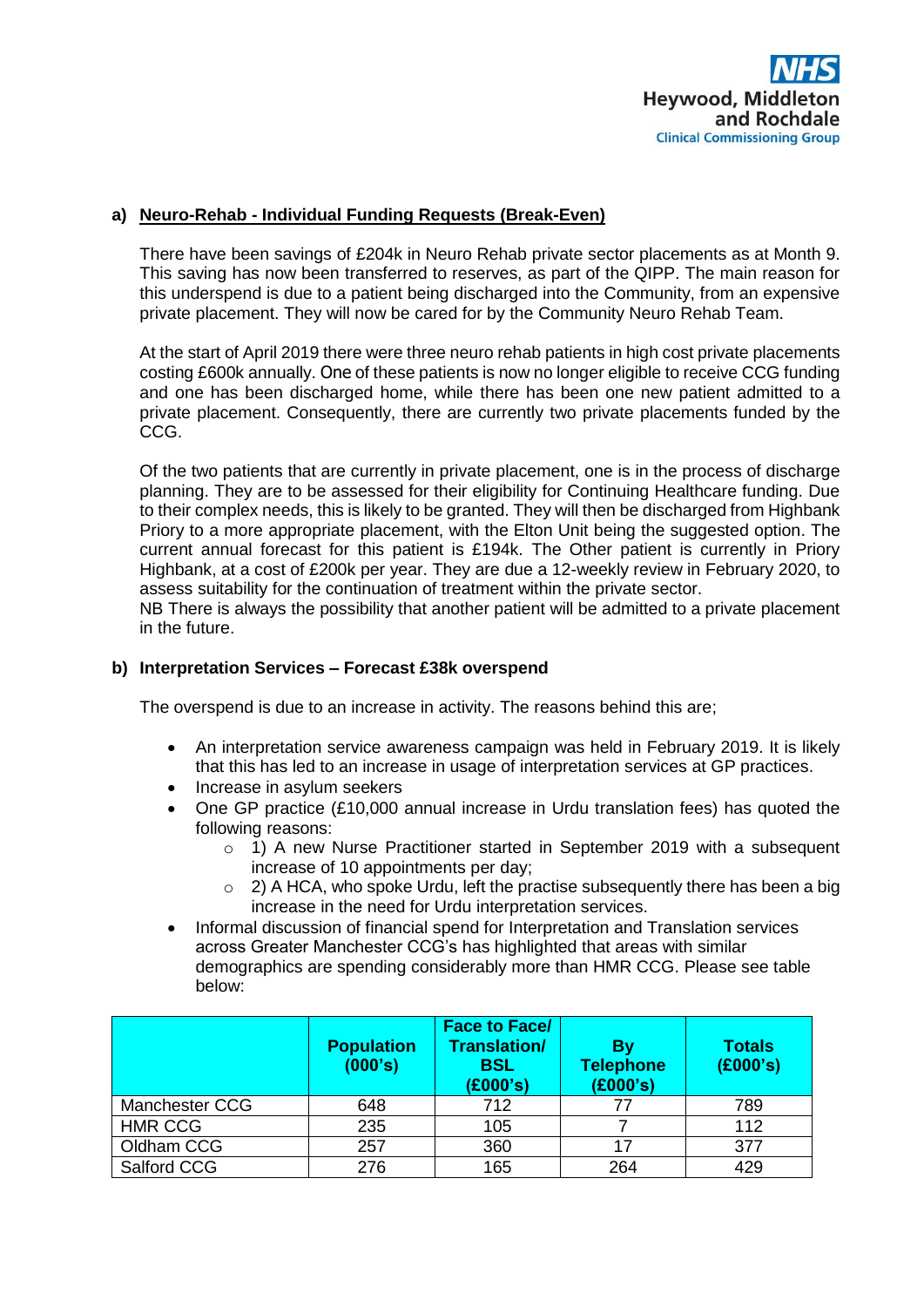The CCG is involved with the GM Task force on interpretation to reduce costs and provide appropriate interpretation services.

# **Running Cost Allowance**

Running costs for the CCG are forecast to underspend £445k at month 9. This is due to vacant posts currently being carried in some of the teams and additional savings made from staff sacrificing salary to purchase additional leave, in addition to the release of the corporate reserve of £300k, a credit of £30k received from GM shared services has been transferred to reserves in month9.

The CCG is expecting a reduction of £552k in its corporate running cost allowance, down from £4,674k in 2019/20 to £4,122k in 2020/21. Due to work led by the CFO with the Executive team this reduction has been partly mitigated and the financial pressure in 2020/21 is currently £334k.

The finance team will continue to work closely with the relevant budget holders for the remainder of this financial year to identify further savings to plan and manage this reduction.

# **4. Statement of Financial Position**

|                                            | 31/11/2019    | 31/12/2019    | Movement      |
|--------------------------------------------|---------------|---------------|---------------|
|                                            | £             | £             | £             |
| <b>CURRENT ASSETS</b>                      |               |               |               |
| Cash & Cash Equivalents                    | 18,349        | 52,437        | 34,088        |
| Current Trade And Other Receivables        | 2,019,137     | 1,965,138     | $-53,999$     |
| TOTAL CURRENT ASSETS                       | 2,037,486     | 2,017,575     | $-19,911$     |
| <b>CURRENT LIABILITIES</b>                 |               |               |               |
| Current Trade And Other Payables           | $-21,683,738$ | $-19,258,114$ | 2,425,623     |
| TOTAL CURRENT LIABILITIES                  | $-21,683,738$ | $-19,258,114$ | 2,425,623     |
| TOTAL CURRENT ASSETS/(LIABILITIES)         | $-19,646,252$ | $-17,240,540$ | 2,405,712     |
| <b>TOTAL NET LIABILITIES</b>               | $-19,646,252$ | $-17,240,540$ | 2,405,712     |
| <b>TAXPAYERS EQUITY</b>                    |               |               |               |
| I&E Reserve - General Fund                 | 20,375,374    | 20,375,374    | $\Omega$      |
| Net Gen Fund-PPA Drawdown                  | -254,129,940  | -285,196,320  | $-31,066,381$ |
| <b>SUB TOTAL RESERVES</b>                  | -233,754,566  | -264,820,946  | $-31,066,380$ |
| Statement of Comprehensive Net Expenditure | 253,400,818   | 282,061,486   | 28,660,668    |
| <b>TOTAL TAXPAYERS EQUITY</b>              | 19,646,252    | 17,240,540    | $-2,405,712$  |